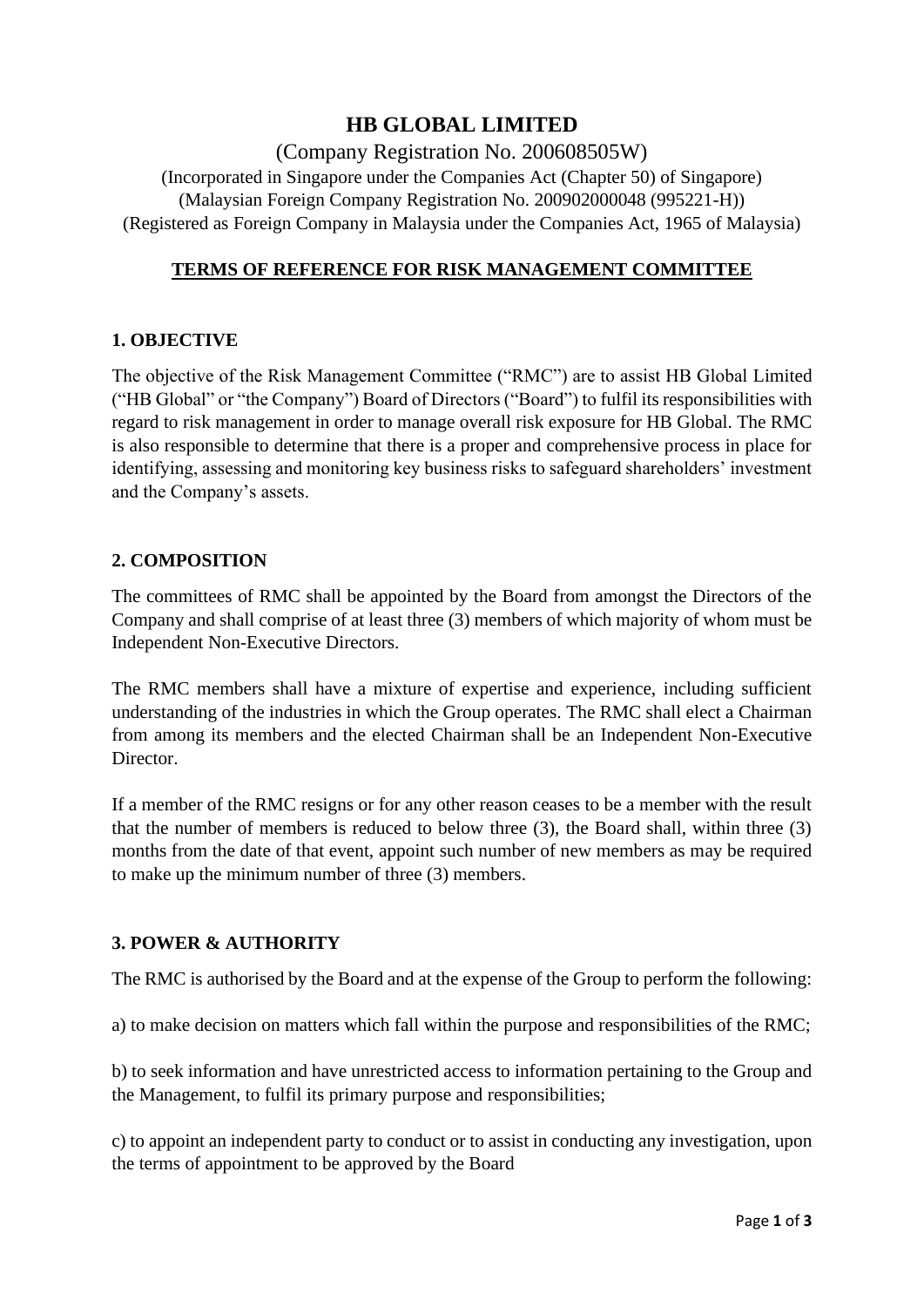## **4. DUTIES AND RESPONSIBILITIES**

In fulfilling its primary objectives, the RMC shall undertake, amongst others, the following duties and responsibilities:

i) Oversee and recommend appropriate risk management framework and measurement methodologies across the Group;

ii) Review and recommend risk management strategies, policies and level of risk tolerance for the Board's approval;

iii) Identify, assess and monitor key business risks and review the extent to which key business risks are being managed;

iv) Review and recommend changes as needed to ensure that the Group has in place at all times a risk management policy which addresses the strategic, operational, financial and compliance risks;

v) Ensure the infrastructure, resources and systems are in place and adequate for risk management;

vi) Review management's periodic reports on risk exposure, risk portfolio composition and risk management activities;

vii) Review the enterprise risk rating and determine the critical risks to be escalated to the Board as and when necessary; and

viii) Review and recommend the statement on risk management and internal control, for approval by the Board.

## **5. MEETINGS OF THE COMMITTEE**

The RMC shall meet at least one (1) time in a financial year, although additional meetings may be called at any time at the discretion of the Chairman of the RMC.

Other than in circumstances which the Chairman of the RMC considers inappropriate, the Executive Directors, Senior finance manager, the representatives of the internal auditors and external auditors will attend any meeting of the RMC to express their views on any matter under consideration by the RMC or which in their opinion, should be brought to the attention of the RMC. Other senior management team may attend the meeting upon the invitation of the Committee.

In the event the elected Chairman is not able to attend a meeting, a member of the RMC shall be nominated as Chairman for the meeting. The nominated Chairman shall be an Independent Non-Executive Director.